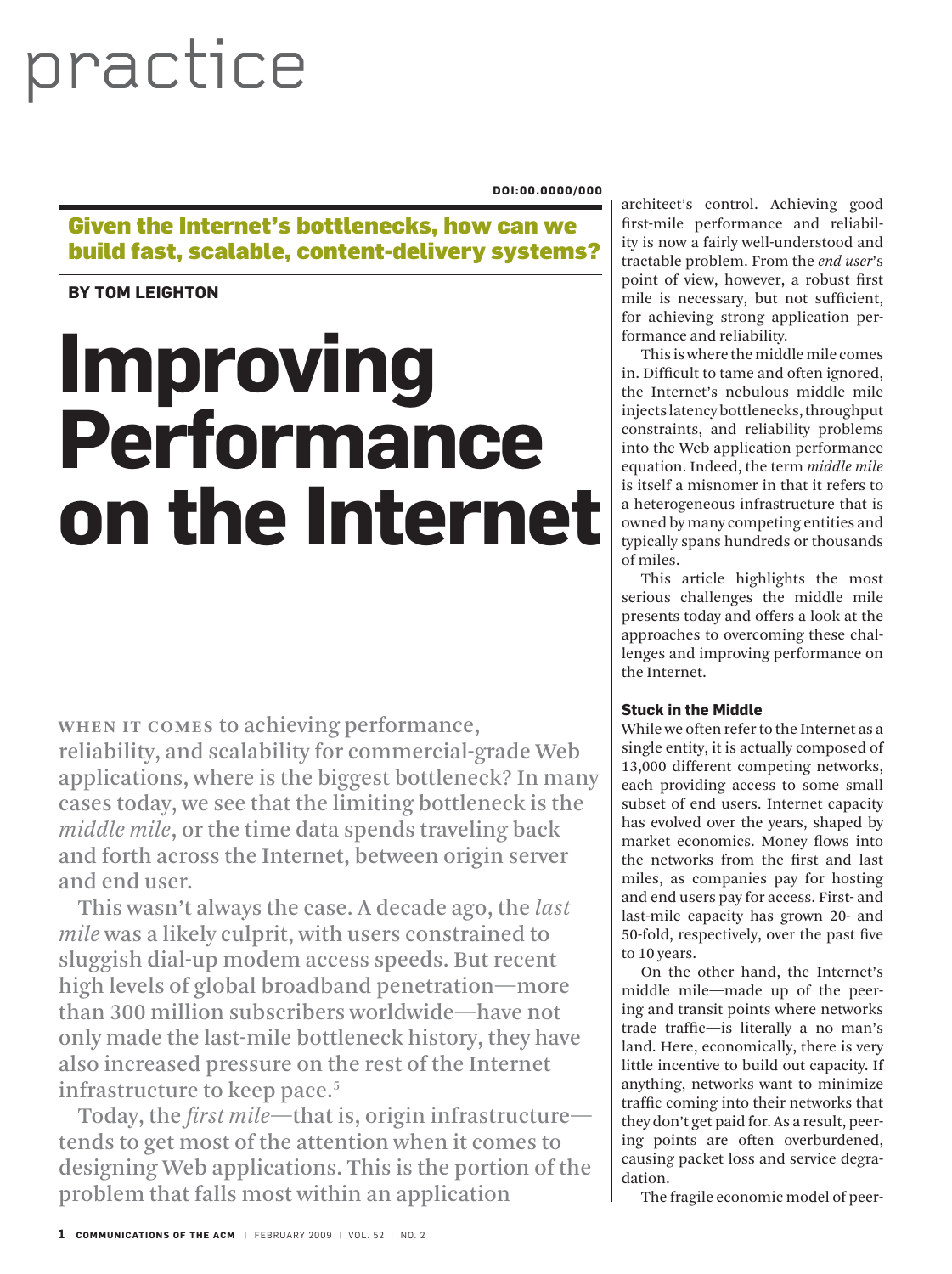ing can have even more serious consequences. In March 2008, for example, two major network providers, Cogent and Telia, de-peered over a business dispute. For more than a week, customers from Cogent lost access to Telia and the networks connected to it, and vice versa, meaning that Cogent and Telia end users could not reach certain Web sites at all.

Other reliability issues plague the middle mile as well. Internet outages have causes as varied as transoceanic cable cuts, power outages, and DDoS (distributed denial-of-service) attacks. In February 2008, for example, communications were severely disrupted in Southeast Asia and the Middle East when a series of undersea cables were cut. According to TeleGeography, the cuts reduced bandwidth connectivity between Europe and the Middle East by 75%.<sup>8</sup>

Internet protocols such as BGP (Border Gateway Protocol, the Internet's primary internetwork routing algorithm) are just as susceptible as the physical network infrastructure. For example, in February 2008, when Pakistan tried to block access to YouTube from within the country by broadcasting a more specific BGP route, it accidentally caused a near-global YouTube blackout, underscoring the vulnerability of BGP to human error (as well as foul play). $2$ 

The prevalence of these Internet reliability and peering-point problems means that the longer data must travel through the middle mile, the more it is subject to congestion, packet loss, and poor performance. These middlemile problems are further exacerbated by current trends—most notably the increase in last-mile capacity and demand. Broadband adoption continues to rise, in terms of both penetration and speed, as ISPs invest in last-mile infrastructure. AT&T just spent approximately \$6.5 billion to roll out its U-verse service, while Verizon is spending \$23 billion to wire 18 million homes with FiOS (Fiber-optic Service) by 2010.<sup>6,7</sup> Comcast also recently announced it plans to offer speeds of up to 100Mbps within a year.<sup>3</sup>

Demand drives this last-mile boom: Pew Internet's 2008 report shows that one-third of U.S. broadband users have chosen to pay more for faster connec-

#### **Figure 1: Broadband Penetration by Country.**

#### **Broadband**

|                | <b>Ranking Country</b> | $% > 2$ Mbps |
|----------------|------------------------|--------------|
|                | Global                 | 59%          |
| 1              | South Korea            | 90%          |
| $\overline{2}$ | Belgium                | 90%          |
| 3              | Japan                  | 87%          |
| 4              | Hong Kong              | 87%          |
| 5              | Switzerland            | 85%          |
| 6              | Slovakia               | 83%          |
| $\overline{7}$ | Norway                 | 82%          |
| 8              | <b>Denmark</b>         | 79%          |
| 9              | <b>Netherlands</b>     | 77%          |
| 10             | Sweden                 | 75%          |
|                |                        |              |
| 20.            | <b>United States</b>   | 71%          |

#### **Fast Broadband**

|                | <b>Ranking Country</b> | $% > 5$ Mbps |
|----------------|------------------------|--------------|
|                | Global                 | 19%          |
|                | South Korea            | 64%          |
| $\overline{2}$ | Japan                  | 52%          |
| 3              | Hong Kong              | 37%          |
| 4              | Sweden                 | 32%          |
| 5              | Belgium                | 26%          |
| 6              | <b>United States</b>   | 26%          |
| 7              | Romania                | 22%          |
| 8              | <b>Netherlands</b>     | 22%          |
| 9              | Canada                 | 18%          |
| 10             | <b>Denmark</b>         | 18%          |

Source: Akamai's State of the Internet Report, 02 2008

tions.4 Akamai Technologies' data, shown in Figure 1, reveals that 59% of its global users have broadband connections (with speeds greater than 2 Mbps), and 19% of global users have "high broadband" connections greater than 5Mbps—fast enough to support DVD-quality content.2 The highbroadband numbers represent a 19% increase in just three months.

#### **A Question of Scale**

Along with the greater demand and availability of broadband comes a rise in user expectations for faster sites, richer media, and highly interactive applications. The increased traffic loads and performance requirements in turn put greater pressure on the Internet's internal infrastructure—the middle mile. In fact, the fast-rising popularity of video has sparked debate about whether the Internet can scale to meet the demand.

Consider, for example, delivering a TV-quality stream (2Mbps) to an audience of 50 million viewers, approximately the audience size of a popular TV show. The scenario produces aggregate bandwidth requirements of 100Tbps. This is a reasonable vision for the near term—the next two to five years—but it is orders of magnitude larger than the biggest online events today, leading to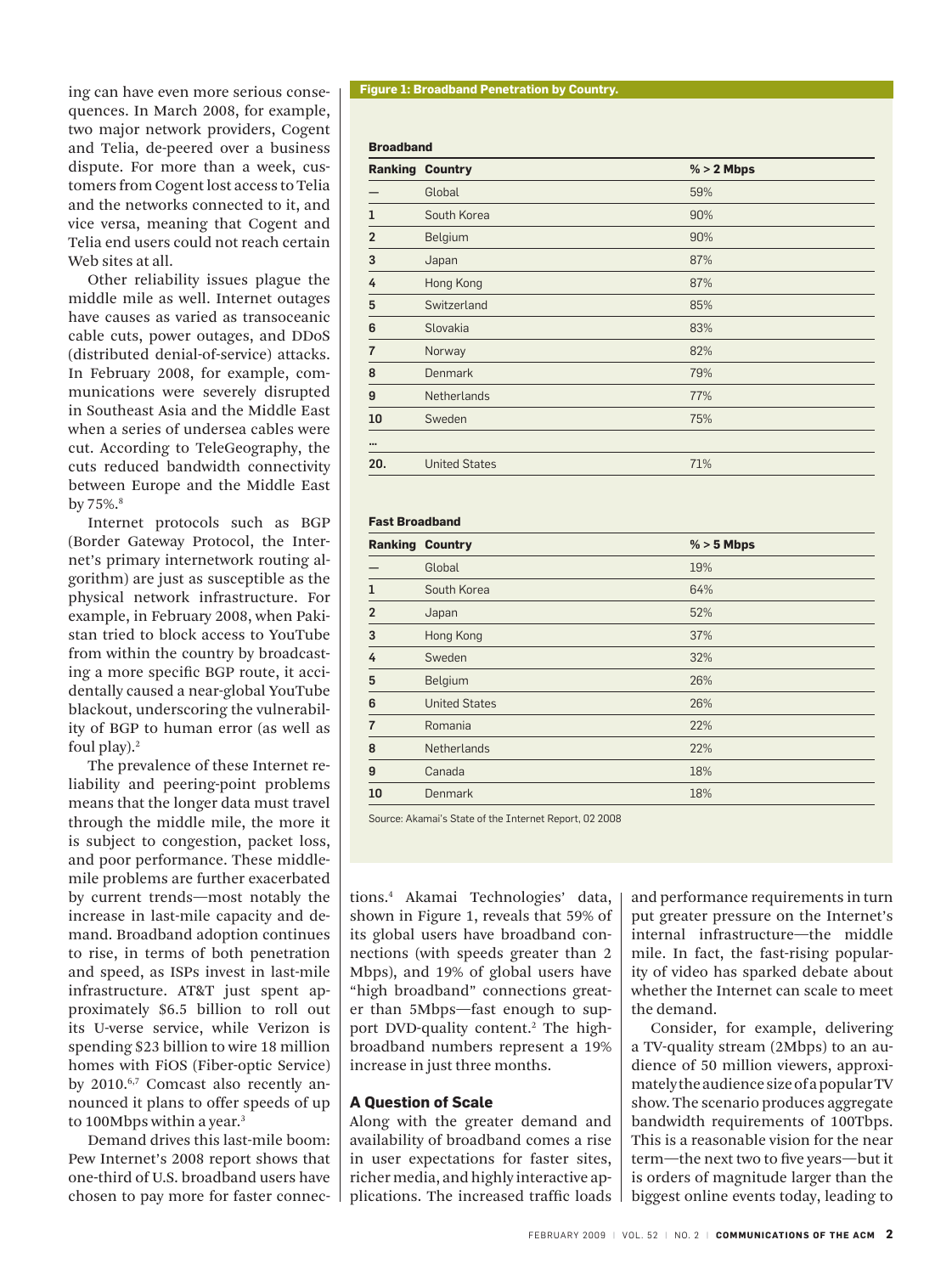skepticism about the Internet's ability to handle such demand. Moreover, these numbers are just for a single TVquality show. If hundreds of millions of end users were to download Blu-rayquality movies regularly over the Internet, the resulting traffic load would go up by an additional one or two orders of magnitude.

Another interesting side effect of the growth in video and rich media file sizes is that the distance between server and end user becomes critical to end-user performance. This is the result of a somewhat counterintuitive phenomenon that we call the Fat File Paradox: given that data packets can traverse networks at close to the speed of light, why does it takes so long for a "fat file" to cross the country, even if the network is not congested?

It turns out that because of the way the underlying network protocols work, latency and throughput are directly coupled. TCP, for example, allows only small amounts of data to be sent at a time (that is, the TCP window) before having to pause and wait for acknowledgments from the receiving end. This means that throughput is effectively throttled by network round-trip time (latency), which can become the bottleneck for file download speeds and video viewing quality.

Packet loss further complicates the problem, since these protocols back off and send even less data before waiting for acknowledgment if packet loss is detected. Longer distances increase the chance of congestion and packet loss to the further detriment of throughput.

Figure 2 illustrates the effect of distance (between server and end user) on throughput and download times. Five or 10 years ago, dial-up modem speeds would have been the bottleneck on these files, but as we look at the Internet today and into the future, middlemile distance becomes the bottleneck.

#### **Four Approaches to Content Delivery**

Given these bottlenecks and scalability challenges, how does one achieve the levels of performance and reliability required for effective delivery of content and applications over the Internet? There are four main approaches to distributing content servers in a content-delivery architecture: centralized hosting, "big data center" CDNs (content-delivery networks), highly distributed CDNs, and peer-to-peer networks.

*Centralized Hosting.*Traditionally architected Web sites use one or a small number of collocation sites to host content. Commercial-scale sites generally have at least two geographically dispersed mirror locations to provide additional performance (by being closer to different groups of end users), reliability (by providing redundancy), and scalability (through greater capacity).

This approach is a good start, and for small sites catering to a localized audience it may be enough. The performance and reliability fall short of expectations for commercial-grade sites and applications, however, as the end-user experience is at the mercy of the unreliable Internet and its middlemile bottlenecks.

There are other challenges as well: site mirroring is complex and costly, as is managing capacity. Traffic levels fluctuate tremendously, so the need to provision for peak traffic levels means

**Figure 2: Effect of Distance on Throughput and Download Times.**

| <b>Distance from Server</b><br>to User | <b>Network</b><br>Latency | <b>Typical</b><br><b>Packet Loss</b> | <b>Throughput</b><br>(quality) | <b>4GB DVD</b><br><b>Download Time</b> |
|----------------------------------------|---------------------------|--------------------------------------|--------------------------------|----------------------------------------|
| Local:<br>$<$ 100mi.                   | $1.6 \text{ ms}$          | 0.6%                                 | 44 Mhs<br>(HDTV)               | $12 \text{ min}$ .                     |
| Regional:<br>500-1.000 mi.             | $16 \text{ ms}$           | 0.7%                                 | 4 Mhs<br>(not quite DVD)       | 2.2 hrs.                               |
| Cross-continent:<br>$-3.000$ mi.       | 48 ms                     | 1.0%                                 | 1 Mbs<br>(not quite TV)        | 8.2 hrs.                               |
| Multi-continent:<br>$-6.000$ mi.       | $96 \text{ ms}$           | 1.4%                                 | $0.4$ Mbs<br>(poor)            | 20 hrs.                                |

that expensive infrastructure will sit underutilized most of the time. In addition, accurately predicting traffic demand is extremely difficult, and a centralized hosting model does not provide the flexibility to handle unexpected surges.

*"Big Data Center" CDNs.* Contentdelivery networks offer improved scalability by offloading the delivery of cacheable content from the origin server onto a larger, shared network. One common CDN approach can be described as "big data center" architecture—caching and delivering customer content from perhaps a couple dozen high-capacity data centers connected to major backbones.

Although this approach offers some performance benefit and economies of scale over centralized hosting, the potential improvements are limited because the CDN's servers are still far away from most users and still deliver content from the wrong side of the middle-mile bottlenecks.

It may seem counterintuitive that having a presence in a couple dozen major backbones isn't enough to achieve commercial-grade performance. In fact, even the largest of those networks controls very little end-user access traffic. For example, the top 30 networks *combined* deliver only 50% of end-user traffic, and it drops off quickly from there, with a very long tail distribution over the Internet's 13,000 networks. Even with connectivity to all the biggest backbones, data must travel through the morass of the middle mile to reach most of the Internet's 1.4 billion users.

A quick back-of-the-envelope calculation shows that this type of architecture hits a wall in terms of scalability as we move toward a video world. Consider a generous forward projection on such an architecture—say, 50 highcapacity data centers, each with 30 outbound connections, 10Gbps each. This gives an upper bound of 15Tbps total capacity for this type of network, far short of the 100Tbps needed to support video in the near term.

*Highly Distributed CDNs.* Another approach to content delivery is to leverage a very highly distributed network—one with servers in thousands of networks, rather than dozens. On the surface, this architecture may appear quite similar to the "big data center" CDN. In reality,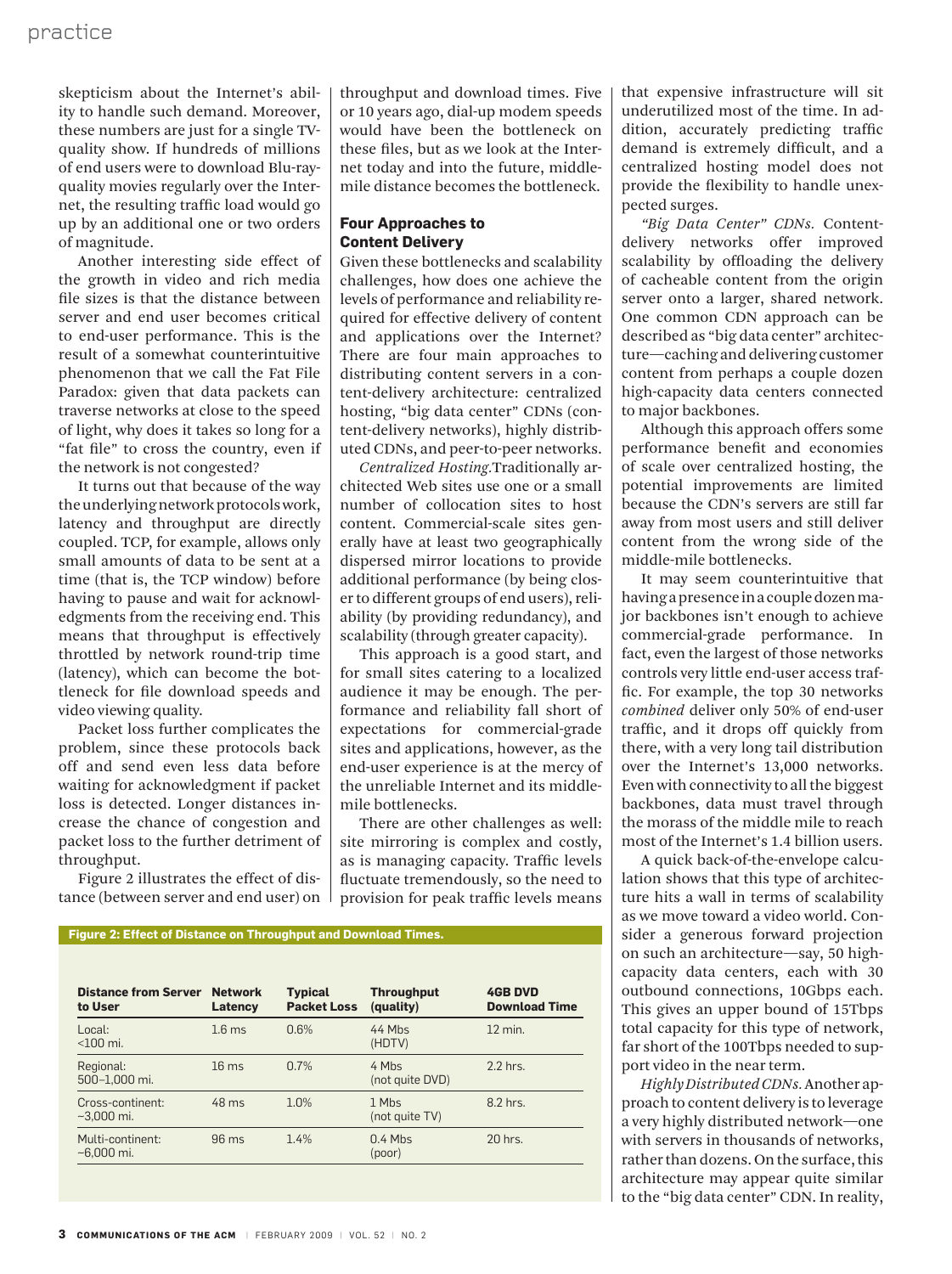however, it is a fundamentally different approach to content-server placement, with a difference of two orders of magnitude in the degree of distribution.

By putting servers within end-user ISPs, for example, a highly distributed CDN delivers content from the right side of the middle-mile bottlenecks, eliminating peering, connectivity, routing, and distance problems, and reducing the number of Internet components depended on for success.

Moreover, this architecture scales. It can achieve a capacity of 100Tbps, for example, with deployments of 20 servers, each capable of delivering 1Gbps in 5,000 edge locations.

On the other hand, deploying a highly distributed CDN is costly and time consuming, and comes with its own set of challenges. Fundamentally, the network must be designed to scale efficiently from a deployment and management perspective. This necessitates development of a number of technologies, including:

**˲** Sophisticated global-scheduling, mapping, and load-balancing algorithms

**˲** Distributed control protocols and reliable automated monitoring and alerting systems

**˲** Intelligent and automated failover and recovery methods

**˲** Colossal-scale data aggregation and distribution technologies (designed to handle different trade-offs between timeliness and accuracy or completeness)

**˲** Robust global software-deployment mechanisms

**˲** Distributed content freshness, integrity, and management systems

**˲** Sophisticated cache-management protocols to ensure high cache-hit ratios

These are nontrivial challenges, and we present some of our approaches later on in this article.

*Peer-to-Peer Networks.* Because a highly distributed architecture is critical to achieving scalability and performance in video distribution, it is natural to consider a P2P (peer-to-peer) architecture. P2P can be thought of as taking the distributed architecture to its logical extreme, theoretically providing nearly infinite scalability. Moreover, P2P offers attractive economics under current network pricing structures.



**As Web sites become increasingly dynamic, personalized, and application-driven, however, the ability to accelerate**  uncacheable **content becomes equally critical to delivering a strong end-user experience.** 

In reality, however, P2P faces some serious limitations, most notably because the total download capacity of a P2P network is throttled by its total uplink capacity. Unfortunately, for consumer broadband connections, uplink speeds tend to be much lower than downlink speeds: Comcast's standard high-speed Internet package, for example, offers 6Mbps for download but only 384Kbps for upload (one-sixteenth of download throughput).

This means that in situations such as live streaming where the number of uploaders (peers sharing content) is limited by the number of downloaders (peers requesting content), average download throughput is equivalent to the average uplink throughput and thus cannot support even mediocre Web-quality streams. Similarly, P2P fails in "flash crowd" scenarios where there is a sudden, sharp increase in demand, and the number of downloaders greatly outstrips the capacity of uploaders in the network.

Somewhat better results can be achieved with a hybrid approach, leveraging P2P as an extension of a distributed delivery network. In particular, P2P can help reduce overall distribution costs in certain situations. Because the capacity of the P2P network is limited, however, the architecture of the non-P2P portion of the network still governs overall performance and scalability.

Each of these four network architectures has its trade-offs, but ultimately, for delivering rich media to a global Web audience, a highly distributed architecture provides the only robust solution for delivering commercial-grade performance, reliability, and scale.

### **Application Acceleration**

Historically, content-delivery solutions have focused on the offloading and delivery of static content, and thus far we have focused our conversation on the same. As Web sites become increasingly dynamic, personalized, and application-driven, however, the ability to accelerate *uncacheable* content becomes equally critical to delivering a strong end-user experience.

Ajax, Flash, and other RIA (rich Internet application) technologies work to enhance Web application responsiveness on the browser side, but ultimately, these types of applications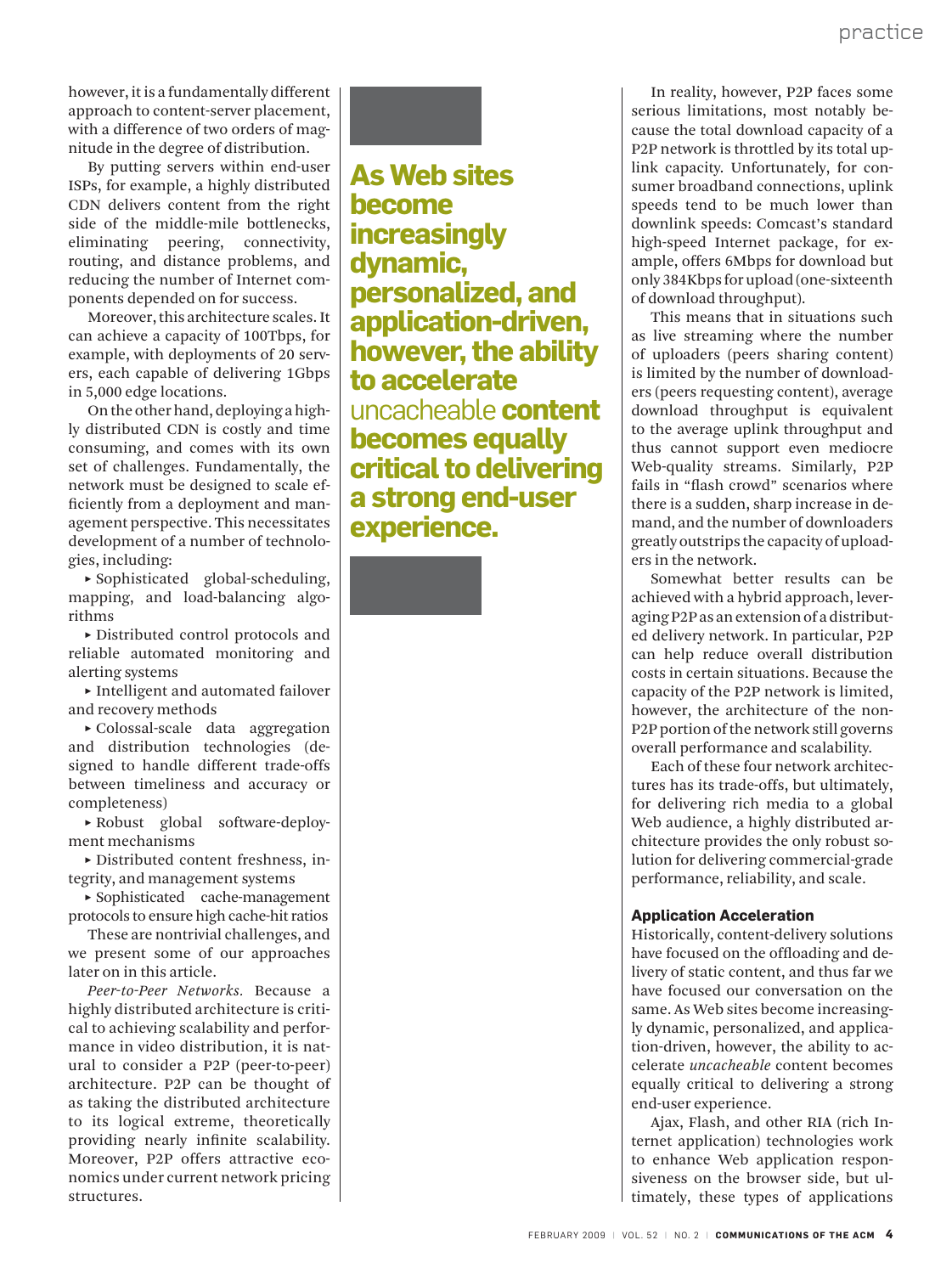all still require significant numbers of round-trips back to the origin server. This makes them highly susceptible to all the bottlenecks I've mentioned before: peering-point congestion, network latency, poor routing, and Internet outages.

Speeding up these round-trips is a complex problem, but many optimizations are made possible by using a highly distributed infrastructure.

*Optimization 1: Reduce transportlayer overhead.* Architected for reliability over efficiency, protocols such as TCP have substantial overhead. They require multiple round-trips (between the two communicating parties) to set up connections, use a slow initial rate of data exchange, and recover slowly from packet loss. In contrast, a network that uses persistent connections and optimizes parameters for efficiency (given knowledge of current network conditions) can significantly improve performance by reducing the number of round-trips needed to deliver the same set of data.

*Optimization 2: Find better routes.* In addition to reducing the number of round-trips needed, we would also like to reduce the time needed for each round-trip—each journey across the Internet. At first blush, this does not seem possible. All Internet data must be routed by BGP and must travel over numerous autonomous networks.

BGP is simple and scalable but not very efficient or robust. By leveraging a highly distributed network—one that offers potential intermediary servers on many different networks—you can actually speed up uncacheable communications by 30% to 50% or more, by using routes that are faster and much less congested. You can also achieve much greater communications reliability by finding alternate routes when the default routes break.

*Optimization 3: Prefetch embedded content.* You can do a number of additional things at the application layer to improve Web application responsiveness for end users. One is to prefetch embedded content: while an edge server is delivering an HTML page to an end user, it can also parse the HTML and retrieve all embedded content *before* it is requested by the end user's browser.

The effectiveness of this optimization relies on having servers near end

**The real growth in bandwidthintensive Web content, rich media, and Web- and IPbased applications is just beginning. The challenges presented by this growth are many.**

users, so that users perceive a level of application responsiveness akin to that of an application being delivered directly from a nearby server, even though, in fact, some of the embedded content is being fetched from the origin server across the long-haul Internet. Prefetching by forward caches, for example, does not provide this performance benefit because the prefetched content must still travel over the middle mile before reaching the end user. Also, note that unlike link prefetching (which can also be done), embedded content prefetching does not expend extra bandwidth resources and does not request extraneous objects that may not be requested by the end user.

With current trends toward highly personalized applications and usergenerated content, there's been growth in either uncacheable or long-tail (that is, not likely to be in cache) embedded content. In these situations, prefetching makes a huge difference in the user-perceived responsiveness of a Web application.

*Optimization 4: Assemble pages at the edge.* The next three optimizations involve reducing the amount of content that needs to travel over the middle mile. One approach is to cache page fragments at edge servers and dynamically assemble them at the edge in response to end-user requests. Pages can be personalized (at the edge) based on characteristics including the end user's location, connection speed, cookie values, and so forth. Assembling the page at the edge not only offloads the origin server, but also results in much lower latency to the end user, as the middle mile is avoided.

*Optimization 5: Use compression and delta encoding.* Compression of HTML and other text-based components can reduce the amount of content traveling over the middle mile to one-tenth of the original size. The use of delta encoding, where a server sends only the *difference* between a cached HTML page and a dynamically generated version, can also greatly cut down on the amount of content that must travel over the long-haul Internet.

While these techniques are part of the HTTP/1.1 specification, browser support is unreliable. By using a highly distributed network that controls both endpoints of the middle mile, com-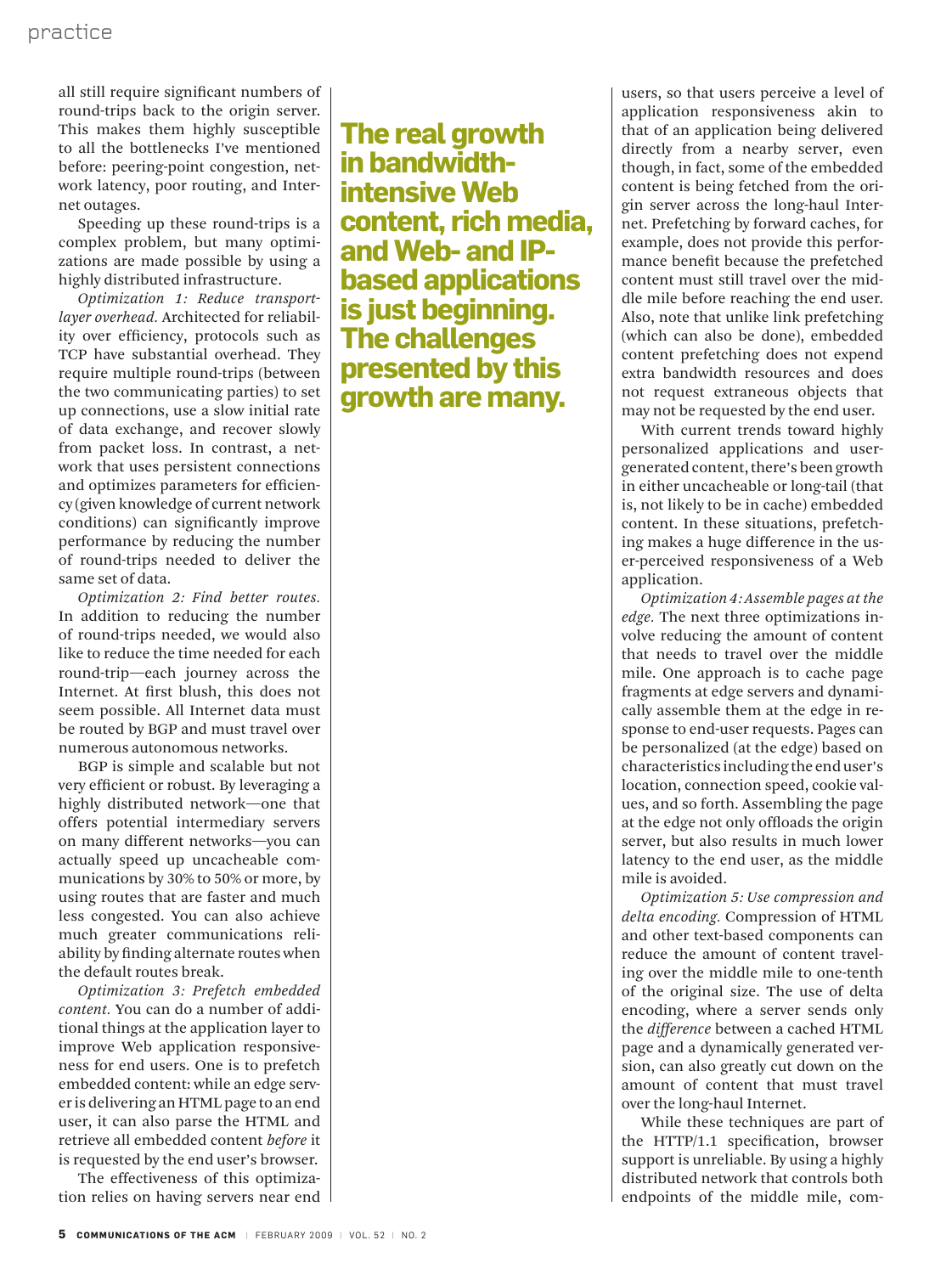pression and delta encoding can be successfully employed regardless of the browser. In this case, performance is improved because very little data travels over the middle mile. The edge server then decompresses the content or applies the delta encoding and delivers the complete, correct content to the end user.

*Optimization 6: Offload computations to the edge.* The ability to distribute applications to edge servers provides the ultimate in application performance and scalability. Akamai's network enables distribution of J2EE applications to edge servers that create virtual application instances on demand, as needed. As with edge page assembly, edge computation enables complete origin server offloading, resulting in tremendous scalability and extremely low application latency for the end user.

While not every type of application is an ideal candidate for edge computation, large classes of popular applications—such as contests, product catalogs, store locators, surveys, product configurators, games, and the like are well suited for edge computation.

#### **Putting it All Together**

Many of these techniques require a highly distributed network. Route optimization, as mentioned, depends on the availability of a vast overlay network that includes machines on many different networks. Other optimizations such as prefetching and page assembly are most effective if the delivering server is near the end user. Finally, many transport and application-layer optimizations require bi-nodal connections within the network (that is, you control both endpoints). To maximize the effect of this optimized connection, the endpoints should be as close as possible to the origin server and the end user.

Note also that these optimizations work in synergy. TCP overhead is in large part a result of a conservative approach that guarantees reliability in the face of unknown network conditions. Because route optimization gives us high-performance, congestion-free paths, it allows for a much more aggressive and efficient approach to transport-layer optimizations.

**Highly Distributed Network Design** 

It was briefly mentioned earlier that building and managing a robust, highly distributed network is not trivial. At Akamai, we sought to build a system with extremely high reliability—no downtime, ever—and yet scalable enough to be managed by a relatively small operations staff, despite operating in a highly heterogeneous and unreliable environment. Here are some insights into the design methodology.

The fundamental assumption behind Akamai's design philosophy is that a significant number of component or other failures are occurring at all times in the network. Internet systems present numerous failure modes, such as machine failure, data-center failure, connectivity failure, software failure, and network failure—all occurring with greater frequency than one might think. As mentioned earlier, for example, there are many causes of large-scale network outages—including peering problems, transoceanic cable cuts, and major virus attacks.

Designing a scalable system that works under these conditions means embracing the failures as natural and expected events. The network should continue to work seamlessly despite these occurrences. We have identified some practical design principles that result from this philosophy, which we share here. $1$ 

*Principle 1: Ensure significant redundancy in all systems to facilitate failover.* Although this may seem obvious and simple in theory, it can be challenging in practice. Having a highly distributed network enables a great deal of redundancy, with multiple backup possibilities ready to take over if a component fails. To ensure robustness of all systems, however, you will likely need to work around the constraints of existing protocols and interactions with thirdparty software, as well as balancing trade-offs involving cost.

For example, the Akamai network relies heavily on DNS (Domain Name System), which has some built-in constraints that affect reliability. One example is DNS's restriction on the size of responses, which limits the number of IP addresses that we can return to a relatively static set of 13. The Generic Top Level Domain servers, which supply the critical answers to akamai.net queries, required more reliability, so

we took several steps, including the use of IP Anycast.

We also designed our system to take into account DNS's use of TTLs (time to live) to fix resolutions for a period of time. Though the efficiency gained through TTL use is important, we need to make sure users aren't being sent to servers based on stale data. Our approach is to use a two-tier DNS—employing longer TTLs at a global level and shorter TTLs at a local level— allowing less of a trade-off between DNS efficiency and responsiveness to changing conditions. In addition, we have built in appropriate failover mechanisms at each level.

*Principle 2: Use software logic to provide message reliability.* This design principle speaks directly to scalability. Rather than building dedicated links between data centers, we use the public Internet to distribute data—including control messages, configurations, monitoring information, and customer content—throughout our network. We improve on the performance of existing Internet protocols—for example, by using multirouting and limited retransmissions with UDP (User Datagram Protocol) to achieve reliability without sacrificing latency. We also use software to route data through intermediary servers to ensure communications (as described in Optimization 2), even when major disruptions (such as cable cuts) occur.

*Principle 3: Use distributed control for coordination.* Again, this principle is important both for fault tolerance and scalability. One practical example is the use of leader election, where leadership evaluation can depend on many factors including machine status, connectivity to other machines in the network, and monitoring capabilities. When connectivity of a local lead server degrades, for example, a new server is automatically elected to assume the role of leader.

*Principle 4: Fail cleanly and restart.*  Based on the previous principles, the network has already been architected to handle server failures quickly and seamlessly, so we are able to take a more aggressive approach to failing problematic servers and restarting them from a last known good state. This sharply reduces the risk of operating in a potentially corrupted state. If a given machine continues to require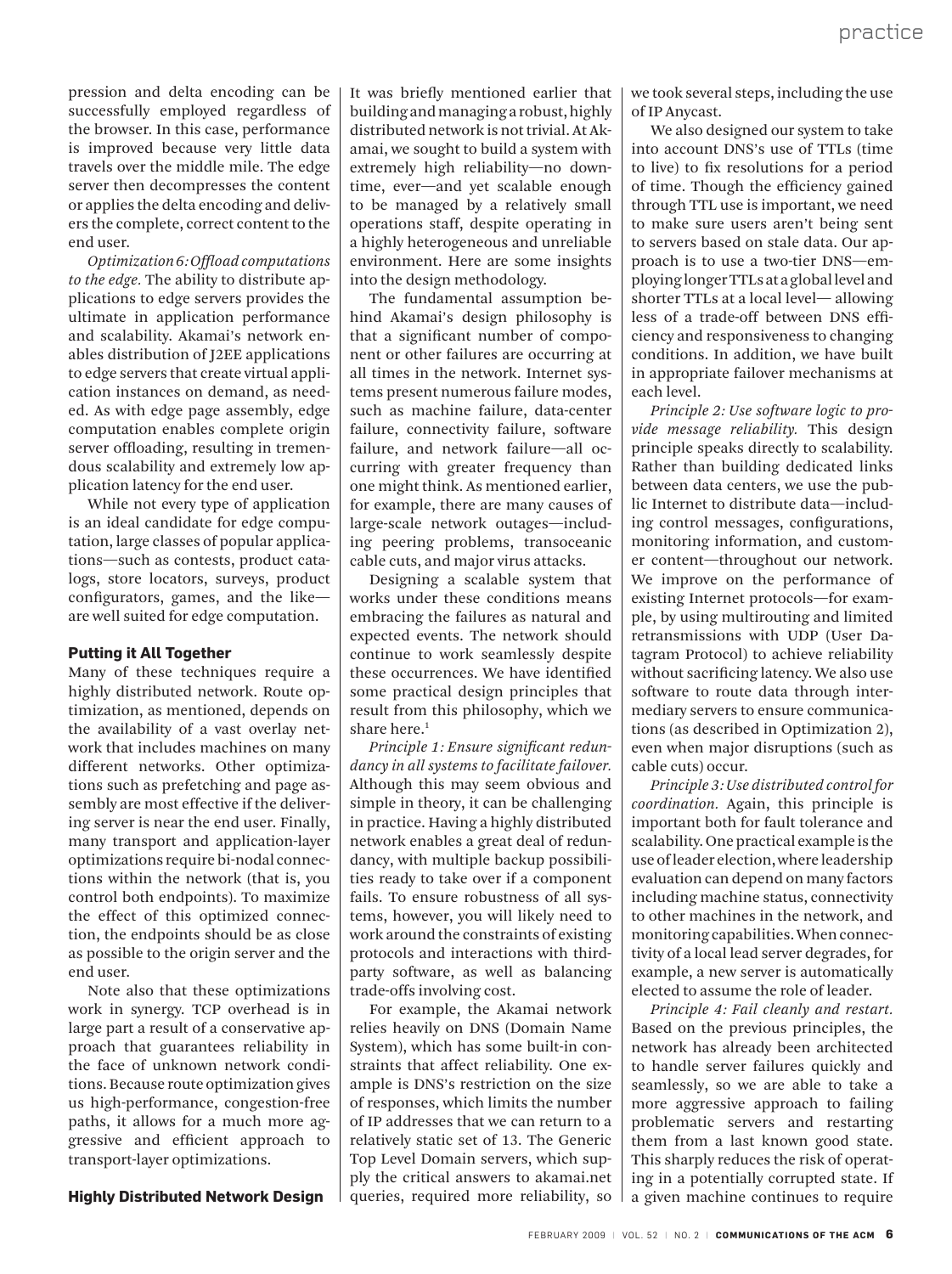restarting, we simply put it into a "long sleep" mode to minimize impact to the overall network.

*Principle 5: Phase software releases.*  After passing the quality assurance (QA) process, software is released to the live network in phases. It is first deployed to a single machine. Then, after performing the appropriate checks, it is deployed to a single region, then possibly to additional subsets of the network, and finally to the entire network. The nature of the release dictates how many phases and how long each one lasts. The previous principles, particularly use of redundancy, distributed control, and aggressive restarts, make it possible to deploy software releases frequently and safely using this phased approach.

*Principle 6: Notice and proactively quarantine faults.* The ability to isolate faults, particularly in a recovery-oriented computing system, is perhaps one of the most challenging problems and an area of important ongoing research. Here is one example. Consider a hypothetical situation where requests for a certain piece of content with a rare set of configuration parameters trigger a latent bug. Automatically failing the servers affected is not enough, as requests for this content will then be directed to other machines, spreading the problem. To solve this problem, our caching algorithms constrain each set of content to certain servers so as to limit the spread of fatal requests. In general, no single customer's content footprint should dominate any other customer's footprint among available servers. These constraints are dynamically determined based on current levels of demand for the content, while keeping the network safe.

#### **Practical Results and Benefits**

Besides the inherent fault-tolerance benefits, a system designed around these principles offers numerous other benefits.

*Faster software rollouts.* Because the network absorbs machine and regional failures without impact, Akamai is able to safely but aggressively roll out new software using the phased rollout approach. As a benchmark, we have historically implemented approximately 22 software releases and 1,000 customer configuration releases per month to our worldwide network, without disrupting our always-on services.

*Minimal operations overhead.* A large, highly distributed, Internetbased network can be very difficult to maintain, given its sheer size, number of network partners, heterogeneous nature, and diversity of geographies, time zones, and languages. Because the Akamai network design is based on the assumption that components will fail, however, our operations team does not need to be concerned about most failures. In addition, the team can aggressively suspend machines or data centers if it sees any slightly worrisome behavior. There is no need to rush to get components back online right away, as the network absorbs the component failures without impact to overall service.

This means that at any given time, it takes only eight to 12 operations staff members, on average, to manage our network of approximately 40,000 devices (consisting of more than 35,000 servers plus switches and other networking hardware). Even at peak times, we successfully manage this global, highly distributed network with fewer than 20 staff members.

*Lower costs, easier to scale.* In addition to the minimal operational staff needed to manage such a large network, this design philosophy has had several implications that have led to reduced costs and improved scalability. For example, we use commodity hardware instead of more expensive, more reliable servers. We deploy in third-party data centers instead of having our own. We use the public Internet instead of having dedicated links. We deploy in greater numbers of smaller regions—many of which host our servers for free—rather than in fewer, larger, more "reliable" data centers where congestion can be greatest.

#### **Conclusion**

Even though we've seen dramatic advances in the ubiquity and usefulness of the Internet over the past decade, the real growth in bandwidth-intensive Web content, rich media, and Weband IP-based applications is just beginning. The challenges presented by this growth are many: as businesses move more of their critical functions online, and as consumer entertainment (games, movies, sports) shifts to the Internet from other broadcast media, the stresses placed on the Internet's middle mile will become increasingly apparent and detrimental. As such, we believe the issues raised in this article and the benefits of a highly distributed approach to content delivery will only grow in importance as we collectively work to enable the Internet to scale to the requirements of the next generation of users.  $\blacksquare$ 

#### References

- 1. Afergan, M., Wein, J., LaMeyer, A. Experience with some principles for building an Internet-scale reliable system. In *Proceedings of the 2nd Conference on Real, Large Distributed Systems 2*. (These principles are laid out in more detail in this 2005 research paper.)
- 2. Akamai Report: The State of the Internet, 2nd quarter, 2008; http://www.akamai.com/stateoftheinternet/. (These and other recent Internet reliability events are discussed in Akamai's quarterly report.)
- Anderson, N. Comcast at CES: 100 Mbps connections coming this year. ars technica (Jan. 8, 2008); http:// arstechnica.com/news.ars/post/20080108-comcast-100mbps-connections-coming-this-year.html.
- Horrigan, J.B. Home Broadband Adoption 2008. Pew Internet and American Life Project; http://www.
- pewinternet.org/pdfs/PIP\_Broadband\_2008.pdf. 5. Internet World Statistics. Broadband Internet Statistics: Top World Countries with Highest Internet Broadband Subscribers in 2007; http://www. internetworldstats.com/dsl.htm.
- 6. Mehta, S. Verizon's big bet on fiber optics. *Fortune* (Feb. 22, 2007); http://money.cnn.com/magazines/ fortune/fortune\_archive/2007/03/05/8401289/.
- 7. Spangler T. AT&T: U-verse TV spending to increase. *Multichannel News* (May 8, 2007); http://www. multichannel.com/article/CA6440129.html.
- TeleGeography. Cable cuts disrupt Internet in Middle East and India. *CommsUpdate* (Jan. 31, 2008); http:// www.telegeography.com/cu/article.php?article\_ id=21528.

Tom Leighton co-founded Akamai Technologies in August 1998. Serving as chief scientist and as a director to the board, he is Akamai's technology visionary, as well as a key member of the executive committee setting the company's direction. He is an authority on algorithms for network applications. Leighton is a Fellow of the American Academy of Arts and Sciences, the National Academy of Science, and the National Academy of Engineering.

A previous version of this article appeared in the October 2008 issue of *ACM Queue* magazine.

© 2009 ACM 0001-0782/09/0200 \$5.00